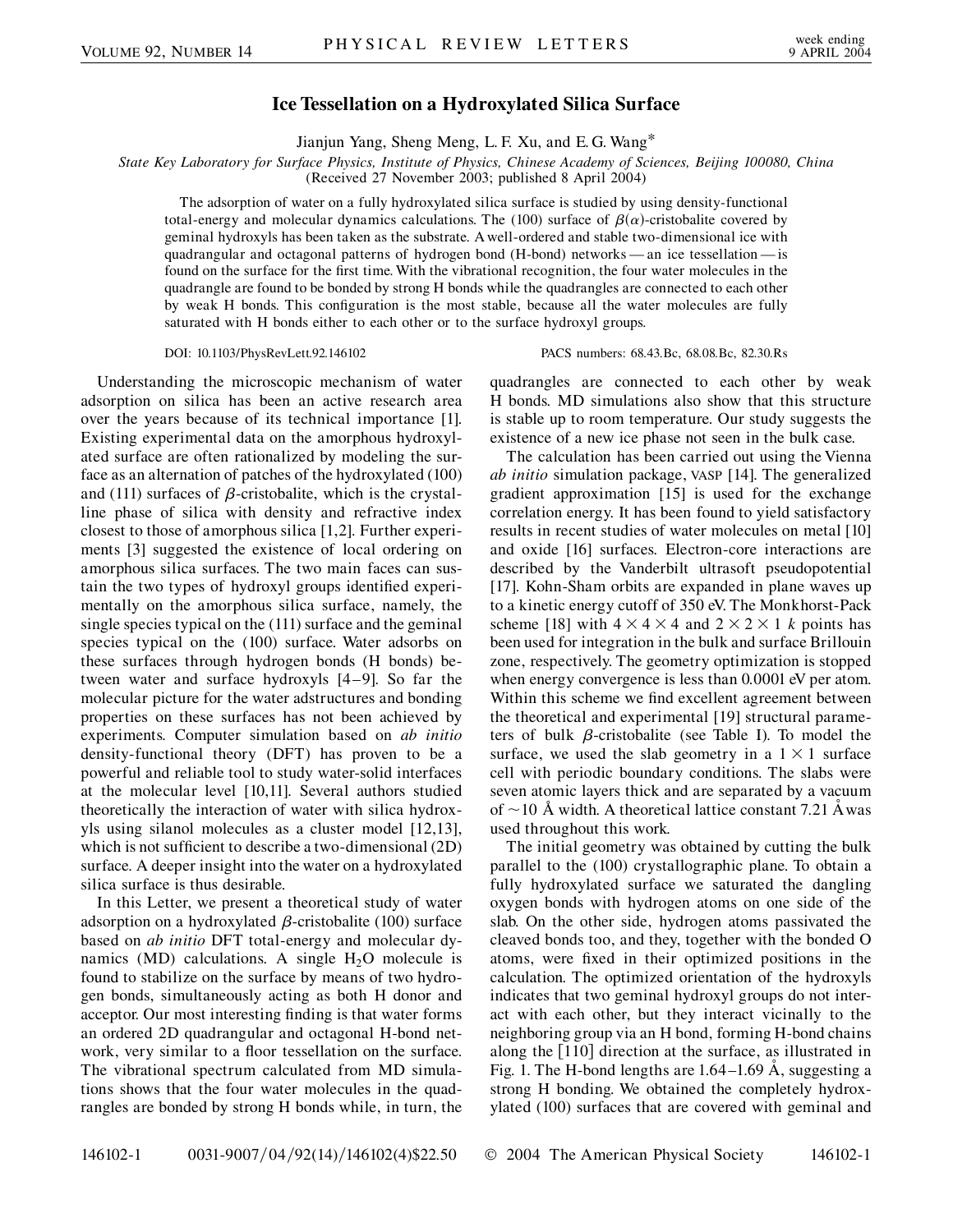TABLE I. Calculated and experimental parameters for the bulk structure of  $\beta$ -cristobalite.

| 7.21<br>7.16 | 1.612<br>1.611 | 109.4, 110.2 150.9, 178.5<br>107.8, 112.8 146.7 |                                                                                        |
|--------------|----------------|-------------------------------------------------|----------------------------------------------------------------------------------------|
|              |                |                                                 | $a(\mathring{A})$ $d_{\text{Si-O}}(\mathring{A})$ $\angle$ OSiO (°) $\angle$ SiOSi (°) |

<sup>a</sup>Reference [19].

vicinally hydrogen-bonded hydroxyl groups, which is in good agreement with previous theoretical works [5,6].

Single water molecule adsorption on a hydroxylated  $\beta$ -cristobalite (100) surface was investigated. The geometry parameters and adsorption energy are summarized in Table II. The adsorption energy is defined as the total energy of the adsorption systems subtracting those of separate substrates and gaseous water molecules, averaged by the number of adsorbed water molecules. This circumstance strongly favors the  $H_2O$  forming two H bonds on the geminal site, as shown in Fig. 2(a), rather than residing on a top site and forming only one H bond (not shown here), where the adsorption energy of the former case is 170 meV larger than that of the latter. We also studied the water monomer adsorption on two nonequivalent surface geminal silanols, which results in only a small energy difference  $(\sim 6 \text{ meV})$  between them. In the case of two  $H<sub>2</sub>O$  molecule adsorption, a water dimer forms with each  $H<sub>2</sub>O$  sitting atop a surface hydroxyl [Fig. 2(b)].

Figure 3 shows the optimized geometry for a water monolayer (ML) adsorption on a hydroxylated  $\beta$ -cristobalite (100) surface. Here the coverage is defined as the ratio of the number of adsorbates to the number of



FIG. 1 (color). Optimized geometry of the hydroxylated  $\beta$ -cristobalite (100) surface shown from the side (a) and from above (b). Only a few atomic layers in the surface are shown and only surface Si, O, and H atoms are shown space filled. Dotted lines indicate H bonds. Oxygen, silicon, and hydrogen atoms are represented by red, gray, and white spheres, respectively. White lines depict the surface cell.

146102-2 146102-2

surface hydroxyls. In our case, 1 ML corresponds to four H2O molecules in the unit cell. Based on the calculation of all possible configurations, we conclude that a 2D fully hydrogen-bonded water network, which is composed of four-membered strongly H-bonded water rings connected to each other by weak H bonds, is formed, as shown in Fig. 3. Such a structure for water with quadrangular and octagonal hydrogen bond patterns has not been reported before in bulk ice, nor on other surfaces. We name this novel ice phase a water tessellation.

In this ice phase, all  $H_2O$  molecules lie nearly coplanar on the surface. Two  $H_2O$  molecules out of four in the unit cell sit flatly on the surface by accepting an H bond each from surface hydroxyl groups, and each of the rest adsorbed water molecules has one OH pointing perpendicularly down to the surface, donating an H bond. In this way, each  $H_2O$  is H bonded to three neighboring molecules and one surface hydroxyl, donating and accepting two protons, respectively [Figs. 3(a) and 3(b)]. Therefore, no free OH sticks out of the surface plane. Consequently, a two-dimensional H-bond network consisting of quadrangular and octagonal rings of water molecules is formed regularly [Fig. 3(c)]. The OO distances inside the water quadrangles are typically  $2.82 \text{ Å}$ , and between the quadrangles they are 3.16 A. This indicates a strong H bonding inside the quadrangles and a weak H bonding between them. In Fig. 3(a), a fencelike structure appears in which every two geminal hydroxyls are H bonded with two water molecules atop them, similar to the dimer case. A cage structure — which is composed of three quadrangles of H bonds: one is a water ring plane and the other two are side faces including water and hydroxyls—is also characterized for the tessellation ice [Fig. 3(b)]. The cage serves as a bridge connecting the two adjacent H-bond chains of hydroxyls parallel on the silica surface. The formation of the new ice phase is mainly determined by the requirement of saturating hydrogen bonds among both water molecules and surface hydroxyls, in which a distortion of ideal  $sp^3$  electron hybridization occurs, shown by the angles between H bonds of ca.  $90^\circ$  and  $135^\circ$ , differing from that of an ideal tetrahedron (109.5°).

The adsorption energy of the tessellation ice on  $\beta$ -cristobalite (100) is 712 meV/ $H_2O$ , almost the same as that in bulk ice, 720 meV [21]. However, the latter is overtaken by 33 meV, if zero-point energy correction, which can be estimated from our vibration spectrum, is considered (Table II). This indicates the 2D ice is at least as stable as against 3D ice clusters on the surface. There are two types of tessellation ice with different proton orderings. One has anticlockwise dipoles in the water quadrangles (not shown), while the other type does not (as shown in Fig. 3). The former is less stable by 17 meV. We believe both proton orderings are possible. The configuration in which the water quadrangles sit on the same geminal silanols is found to be only  $\sim$ 15 meV energetically less favorable than the one with quadrangles sitting on two vicinal H-bonded hydroxyl groups, as in Fig. 3.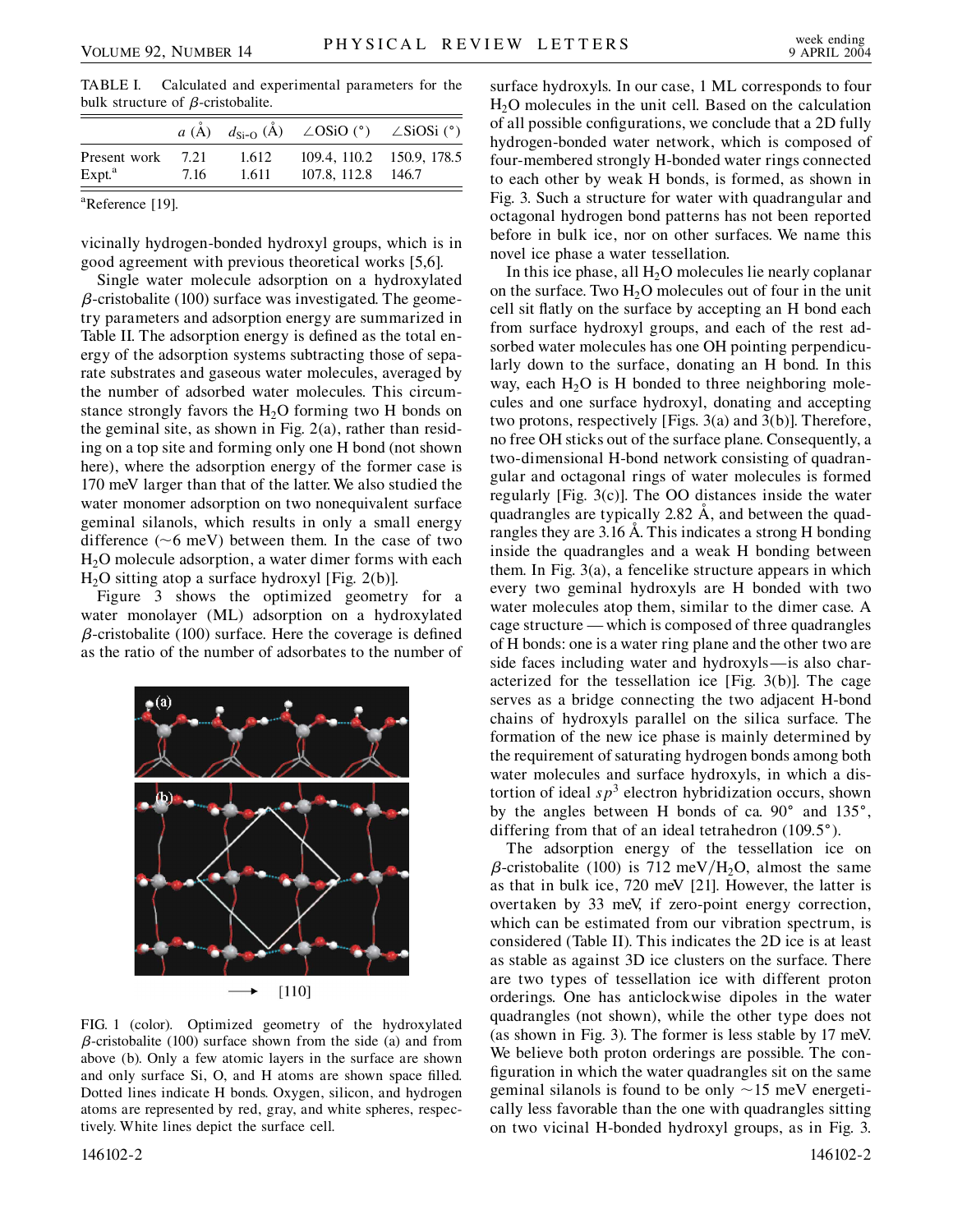|                  | $O_S-O_w(\AA)$ | $O_w-O_w(A)$      | $\angle O_1O_2O_3$ (°) | $E_{\text{ads}}$ (meV) |  |  |
|------------------|----------------|-------------------|------------------------|------------------------|--|--|
| $H2O$ molecule   | 2.74, 2.75     | $\cdots$          | 56.3                   | 508                    |  |  |
| Tessellation ice | 2.69, 2.75     | 2.82, 2.94, 3.16  | 89.9, 134.6            | 712 (629)              |  |  |
| Ice-Ih $(273 K)$ | $\cdots$       | 2.76 <sup>a</sup> | $109.5^{\rm a}$        | 720 $(596)^b$          |  |  |

TABLE II. Optimized geometries and adsorption energies for water adsorption on a  $\beta$ -cristobalite (100). O<sub>S</sub>-O<sub>w</sub>, O<sub>w</sub>-O<sub>w</sub> are the OO distance between O atoms in surface hydroxyls and in water, and between those in water, respectively.  $\angle O_1O_2O_3$  is the typical angle between H bonds. The values in parentheses are the adsorption energy after zero-point energy correction.

 $^{\circ}$ Reference [20].

<sup>b</sup>Reference [21].

The feature of the water structure (ice tessellation) is essentially the same for these two possibilities. Adding one more  $H_2O$  molecule into the unit cell does not distort this tessellation pattern while it reduces the adsorption energy to  $623 \text{ meV/H}_2\text{O}$  (without zero-point energy correction), further proving the stability of the tessellation ice at comparable coverages. Furthermore, doubling the surface unit cell and increasing the  $SiO<sub>2</sub>$  slab to nine atomic layers does not change the results.

The existence of the 2D quadrangular and octagonal ice structure is strongly dependent on the substrate. This is due to the fact that the surface hydroxyl groups, which position the adsorbed  $H_2O$  molecules and determine the ice structure, are highly directional. One layer of freestanding tessellation ice, with an adhesion energy of 427 meV, is much less stable than a tetrahedron coordinated ice bilayer in a free space (507 meV) because of the distortion of ideal  $sp^3$  hybridization. Although icelike phases have been identified on several metal surfaces [22] such as  $Rh(111)$ ,  $Pt(111)$ , and  $Ru(0001)$ , and on a mica surface as well [11], they are all based on hexagonal H-bond networks, or tetrahedron coordination, similar to bulk ice I*h*. 1D quadrangular ice tubes were found to form inside carbon nanotubes due to axial confinement [23]. On a silica surface, for the first time, we predict a stable 2D quadrangular/octagonal ice phase at 1 ML with all OHs saturated with H bonds. Most important, with almost the same surface lattice and hydroxylated character,  $\alpha$ -cristobalite (100) surface is also found to form the similar ice tessellation in our calculations.

*Ab initio* MD simulations were performed. Lower energy cutoff of 300 eV for plane waves and time steps of both 0.5 and 1 fs are used. Typically, the system was equilibrated for 1 ps, then constant energy runs were



FIG. 2 (color). Atomic structure (side view) for (a) a single water molecule; (b) a water dimer adsorption. Dotted lines indicate hydrogen bonds. O and H in the adsorbed water are colored with green and pink for clarity.

performed for 3–4 ps. Vibrational spectra are obtained by performing Fourier transformation of velocity autocorrelation functions [10]. Figure 4 shows the calculated spectrum for both the ice and surface OH groups at 80 K. The peaks located at the right side ( $\geq$  350 meV) are OH stretch modes, and those at the left  $(\leq 100 \text{ meV})$  are translation and libration modes, while the peaks lying between correspond to Si-O-H bending (139 and 162 meV) and HOH bending (202 meV) modes. It is clearly seen that the OH stretches can be divided into five different modes, identified by their frequencies located at 456, 428, 406, 378, and 347 meV, respectively. They can be compared with the OH stretches in bulk ice (403, 390 meV) and gaseous water (466, 454 meV) [22].

These modes indicate different strengths of the H bonds in the tessellation ice. The more redshifted the OH stretch frequency, the stronger H bonding it forms. Detailed analysis demonstrates that the sharp peak at 456 meV corresponds to the weak H bonds that connect the ice quadrangles, while the 428 and 406 meV modes come from the strong H bonds inside the quadrangles. The OHs that point downward to the surface also give a vibration energy of 406 meV, overlapped with the OH modes in the 2D ice plane. Surface OH groups provide the two lowest modes at 347 and 378 meV. Although the latter is broadened and overlapped with OH stretches in water slightly, a clear separation of OH modes in surface hydroxyls and in ice is seen. Our assignment of these



FIG. 3 (color). The optimized structure of water at 1 ML coverage: (a) side view; (b) top view. For clarity, the top view of the novel 2D ice structure (tessellation ice) without substrate atoms is also shown (c). The H-bond network consists of quadrangles and octagons and no free OH bond sticks out of the 2D ice surface.